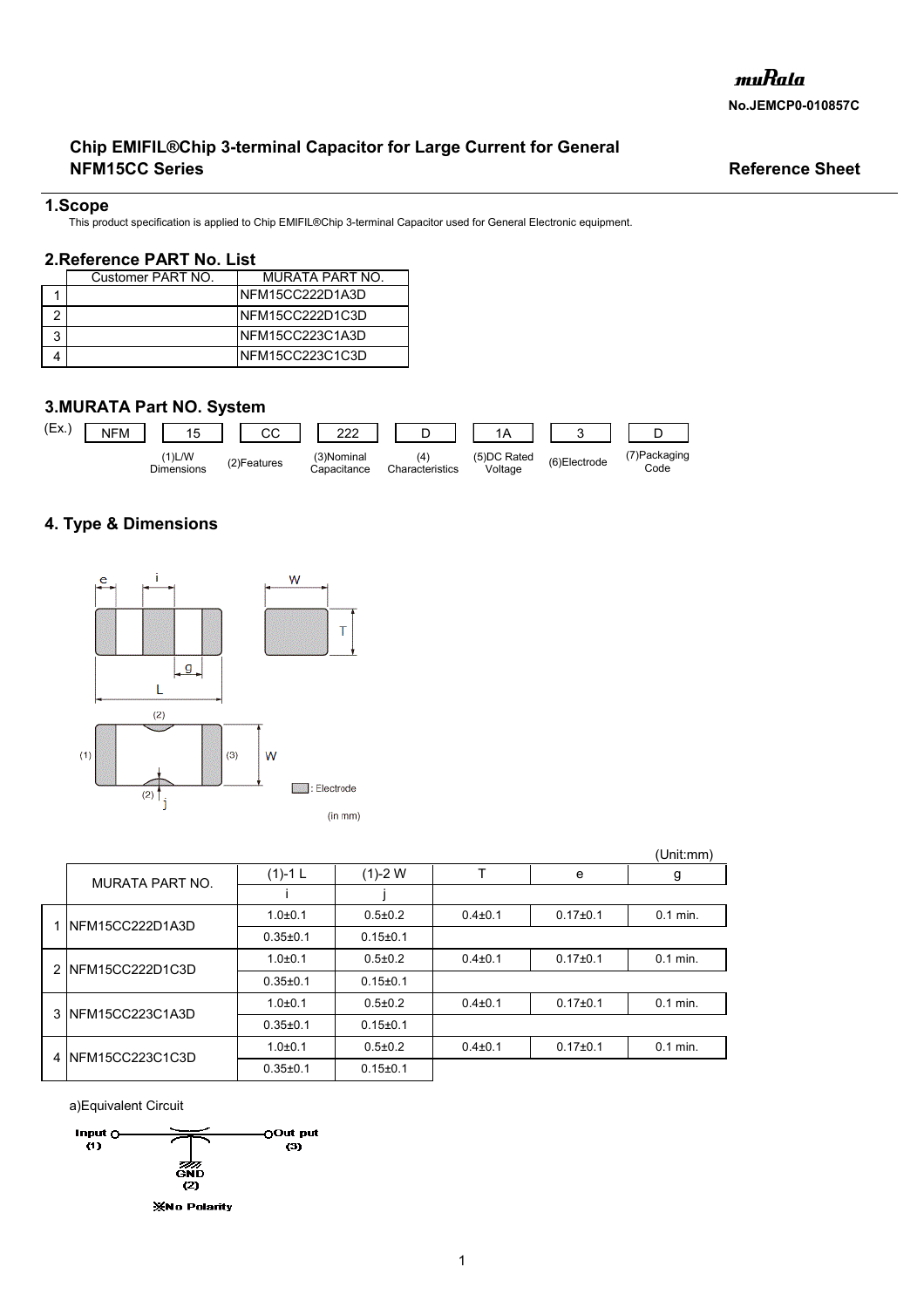# **5.Rated value**

| <b>MURATA PART NO.</b> | (3) Nominal<br>Capacitance | Capacitance<br>Tolerance | (5)<br>Rated<br>Voltage | Rated<br>Current<br>(mA) | DC.<br>Resistance | Insulation<br>Resistance | Specifications and Test Methods<br>(Operating / Storage Temp. Range) |
|------------------------|----------------------------|--------------------------|-------------------------|--------------------------|-------------------|--------------------------|----------------------------------------------------------------------|
| 1 INFM15CC222D1A3D     | 2200 pF                    | ±20%                     | DC 10 V                 | 1A(DC)                   |                   | $0.04$ Ωmax. 1000MΩmin.  | Section 7.1<br>(-55 to 105 °C / -55 to 105 °C).                      |
| 2 NFM15CC222D1C3D      | 2200 pF                    | ±20%                     | DC 16 V                 | 1A(DC)                   |                   | 0.04Ωmax. $1000MΩmin$    | Section 7.1<br>(-55 to 85 °C / -55 to 85 °C)                         |
| 3 NFM15CC223C1A3D      | 22000 pF                   | ±20%                     | <b>DC 10 V</b>          | 1A(DC)                   |                   | 0.04Ωmax. $1000MΩmin$    | Section 7.1<br>(-55 to 105 °C / -55 to 105 °C).                      |
| 4 INFM15CC223C1C3D     | 22000 pF                   | ±20%                     | DC 16 V                 | 1A(DC)                   |                   | 0.04Ωmax. 1000MΩmin.     | Section 7.1<br>(-55 to 85 °C / -55 to 85 °C)                         |

# **6.Package**

| <b>MURATA PART NO.</b> | (7) Packaging                      | Packaging Unit  |
|------------------------|------------------------------------|-----------------|
| NFM15CC222D1A3D        | <b>¢180mm Reel</b><br><b>PAPER</b> | 10000 pcs./Reel |
| 2 NFM15CC222D1C3D      | <b>¢180mm Reel</b><br><b>PAPER</b> | 10000 pcs./Reel |
| NFM15CC223C1A3D        | ∲180mm Reel<br><b>PAPER</b>        | 10000 pcs./Reel |
| NFM15CC223C1C3D        | ∲180mm Reel<br><b>PAPFR</b>        | 10000 pcs./Reel |

Product specifications in this catalog are as of Dec.15,2014,and are subject to change or obsolescence without notice. Please consult the approval sheet before ordering. Please read rating and !Cautions first.

2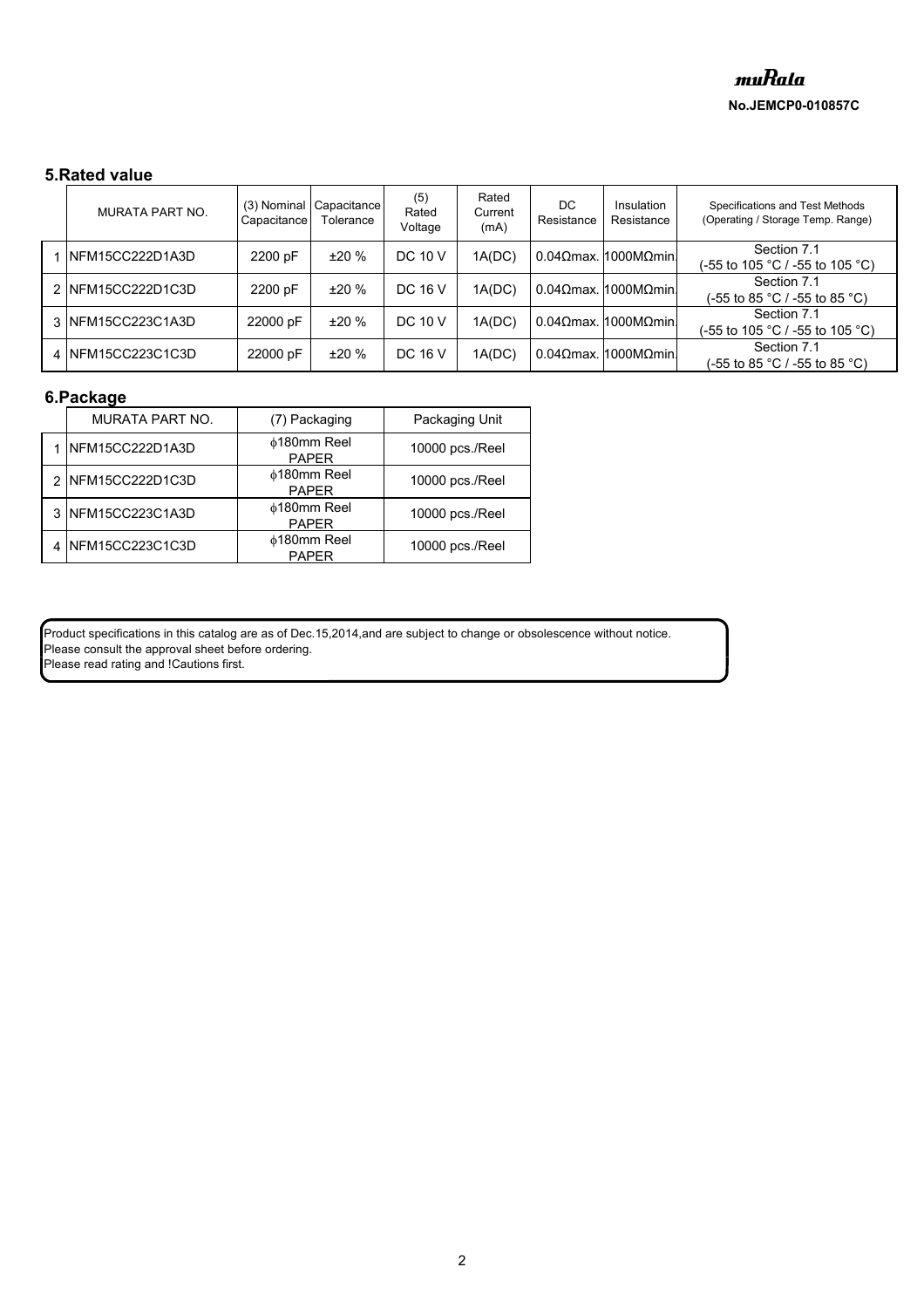# 7.

### Electrical Performance

# ■**SPECIFICATIONS AND TEST METHODS**

muRata

| No | Item                                     | Specification                  | Test Method                                                                            |
|----|------------------------------------------|--------------------------------|----------------------------------------------------------------------------------------|
|    | Capacitance<br>(Cap.)                    | Meet item 5.                   | Frequency: 1.0±0.1kHz<br>Voltage: 1V±0.2V(rms)                                         |
|    | 2 Insulation<br>Resistance(I.R.)         |                                | Voltage: Rated Voltage<br>Time: 2 minutes max.                                         |
|    | 3 <b>DC</b> Resistance                   |                                | Measured with 100mA max.                                                               |
|    | 4 Withstanding Voltage                   | Products shall not be damaged. | Test Voltage: Rated Voltage x 300%<br>Time: $1$ to $5$ s<br>Charge Current: 50 mA max. |
|    | 5 Operating Temperature Shown in item 5. |                                | Includes self-heating                                                                  |
|    | 6 Storage Temperature                    |                                |                                                                                        |

Standard Testing Condition

< Unless otherwise specified > < In case of doubt > Temperature : Ordinary Temp. / 15 °C to 35 °C Temperature: 20 °C ± 2 °C

Humidity: Ordinary Humidity / 25 %(RH) to 85 %(RH) Humidity: 60 %(RH) to 70 %(RH) Atmospheric pressure: 86 kPa to 106 kPa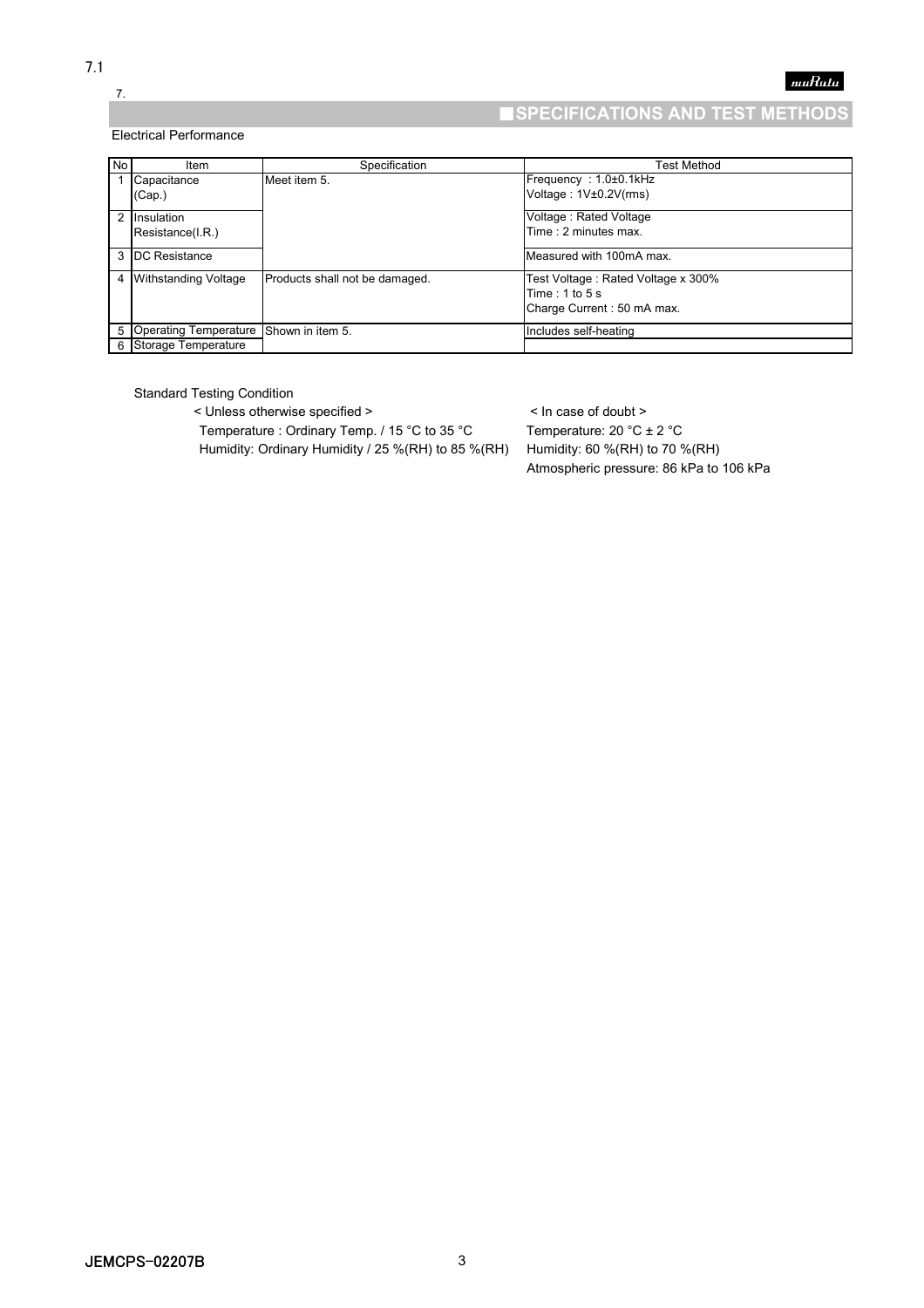7.

# ■**SPECIFICATIONS AND TEST METHODS**

## Mechanical Performance

| No           | Item                                | Specification                                                                                                                                                                   | <b>Test Method</b>                                                                                                                                                                                                                                                                                                                                                                                                                      |  |  |
|--------------|-------------------------------------|---------------------------------------------------------------------------------------------------------------------------------------------------------------------------------|-----------------------------------------------------------------------------------------------------------------------------------------------------------------------------------------------------------------------------------------------------------------------------------------------------------------------------------------------------------------------------------------------------------------------------------------|--|--|
| $\mathbf{1}$ | Appearance and<br><b>Dimensions</b> | Meet item 4.                                                                                                                                                                    | Visual Inspection and measured with Slide Calipers.                                                                                                                                                                                                                                                                                                                                                                                     |  |  |
| 2            | Solderability                       | Electrodes shall be at least 90% covered with<br>new solder coating.                                                                                                            | Flux: Ethanol solution of rosin, 25(wt)%<br>Pre-heat: 150±10°C, 60 to 90s<br>Solder: Sn-3.0Ag-0.5Cu<br>Solder Temperature: 240 ± 3°C<br>Immersion Time: 3±1 s<br>Immersion and emersion rates: 25mm / s                                                                                                                                                                                                                                 |  |  |
| 3            | Resistance to<br>soldering heat     | Meet Table 1.<br>Table 1<br>Appearance<br>No damaged<br>Cap. Change<br>Within ±7.5%<br>I.R.<br>Meet the initial rated<br>value.<br><b>DC</b><br>$0.05\Omega$ max.<br>Resistance | Flux: Ethanol solution of rosin, 25(wt)%<br>Pre-heat: $150\pm10^{\circ}$ C, 60 to 90s<br>Solder: Sn-3.0Ag-0.5Cu<br>Solder Temperature: 270 ± 5°C<br>Immersion Time: $10 \pm 1$ s<br>Immersion and emersion rates: 25mm / s<br>Initial values :<br>measured after heat treatment (150+0 / -10 °C, 1hour) and<br>exposure in the room condition for 48±4 hours.<br>Then measured after exposure in the room condition for 48±<br>4 hours. |  |  |
| 4            | <b>Bending Strength</b>             | Meet Table 2.<br>Table 2<br>Appearance<br>No damaged<br>Cap. Change<br>Within ±7.5%<br>DC<br>$0.05\Omega$ max.<br>Resistance                                                    | It shall be soldered on the glass-epoxy substrate<br>$(100 \times 40 \times 0.8$ mm).<br>Deflection: 1.0 mm<br>Keeping Time: 5 s<br>Pressure jig<br>F<br>Deflection<br>45<br>45<br>(in mm)<br>Product                                                                                                                                                                                                                                   |  |  |
| 5            | Drop                                | Products shall be no failure after tested.                                                                                                                                      | It shall be dropped on concrete or steel board.<br>Height: 1m<br>Method: Free fall<br>Attitude from which the product is dropped : 3 directions<br>The Number of Time: 3 times for each direction<br>(Total 9 times)                                                                                                                                                                                                                    |  |  |
| 6            | <b>Bonding Strength</b>             | The electrodes shall be no failure after tested.                                                                                                                                | It shall be soldered on the glass-epoxy substrate.<br>Applying Force (F): 5 N<br>Applying Time: 5 s<br>R <sub>0.5</sub><br>$-0.3$<br>→⊦<br>⊦←<br>(in mm)<br>1.6<br>0.25                                                                                                                                                                                                                                                                 |  |  |
| 7            | Vibration                           | Meet Table 3.<br>Table 3<br>Appearance<br>No damaged<br>Meet the initial rated<br>Capacitance<br>value.<br>DC<br>$0.05\Omega$ max.<br>Resistance                                | It shall be soldered on the glass-epoxy substrate.<br>Oscillation Frequency : 10 to 2000 to 10Hz for 20 minute.<br>Total amplitude 3.0 mm or Acceleration amplitude 196m/s2<br>whichever is smaller.<br>Time: A period of 2 hours in each of 3 mutually<br>perpendicular directions. (Total 6 hours)<br>Preconditioning: Heat treatment (150+0 / -10 °C, 1hour)                                                                         |  |  |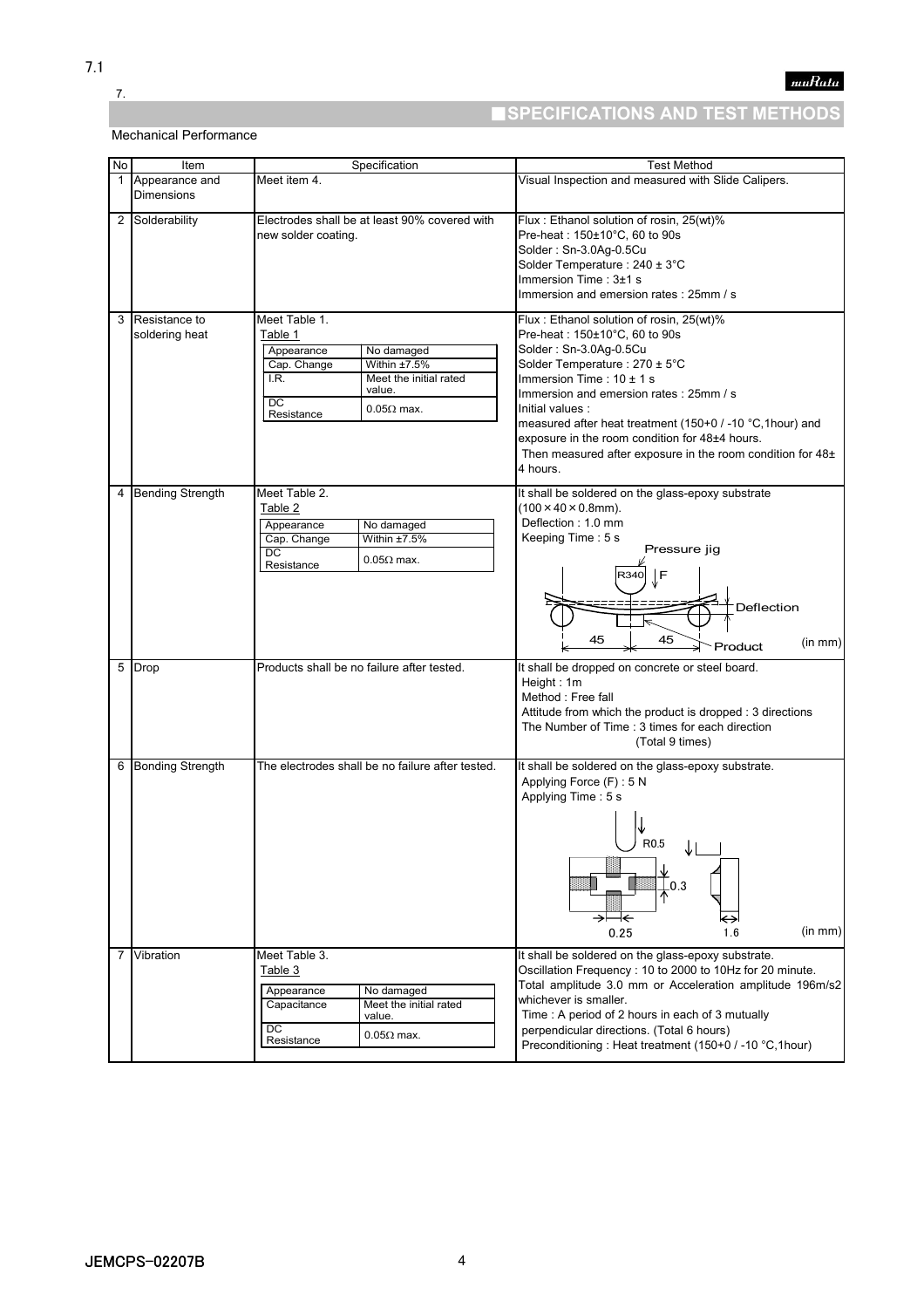7.

# ■**SPECIFICATIONS AND TEST METHODS**

Environment Performance

|    | It shall be soldered on the glass-epoxy substrate. |                                                                                                |                                                                                      |                                                                                                                                                                                                                                                                                                                                                                                                                                                                                                                                                                                                          |
|----|----------------------------------------------------|------------------------------------------------------------------------------------------------|--------------------------------------------------------------------------------------|----------------------------------------------------------------------------------------------------------------------------------------------------------------------------------------------------------------------------------------------------------------------------------------------------------------------------------------------------------------------------------------------------------------------------------------------------------------------------------------------------------------------------------------------------------------------------------------------------------|
| No | Item                                               |                                                                                                | Specification                                                                        | <b>Test Method</b>                                                                                                                                                                                                                                                                                                                                                                                                                                                                                                                                                                                       |
| 1  | <b>Temperature Cycling</b>                         | Meet Table 4.<br>Table 4<br>Appearance<br>Cap. Change<br>LR.<br>$\overline{DC}$<br>Resistance  | No damaged<br>Within ±12.5%<br>Meet the initial rated<br>value.<br>$0.05\Omega$ max. | 1 Cycle<br>1 step: Minimum Operating Temperature<br>+0 / -3 $^{\circ}$ C / 30+3 / -0 min<br>2 step: Room Temperature / within 3 min<br>3 step: Maximum Operating Temperature<br>$+3$ / -0°C / 30 +3 / -0 min<br>4 step: Room Temperature / within 3 min<br>Total of 10 cycles<br>Initial values : measured after heat treatment (150+0 / -10°C<br>,1hour) and exposure in the room condition for 48±4 hours.<br>Then measured after exposure in the room condition for 48±4<br>hours.<br>If it's doubt, the mesuring has to be done after 1 hours curing<br>at $150+0$ / -10°C and $48±4$ hours storage. |
| 2  | Humidity                                           | Meet Table 5.<br>Table 5<br>Appearance<br>Cap. Change<br>I.R.<br>$\overline{DC}$<br>Resistance | No damaged<br>Within $±12.5%$<br>105MΩ min.<br>$0.05\Omega$ max.                     | Temperature: 40±2°C<br>Humidity: 90 to 95%(RH)<br>Time: 500+24 / -0 hours<br>Initial values: measured after heat treatment (150+0 / -10°C<br>1hour) and exposure in the room condition for 48±4 hours.<br>Then measured after exposure in the room condition for 48±4<br>hours.<br>If it's doubt, the mesuring has to be done after 1 hours curing<br>at $150+0$ / -10°C and $48±4$ hours storage.                                                                                                                                                                                                       |
| 3  | <b>Heat Life</b>                                   |                                                                                                |                                                                                      | Temperature : : Maximum Operating Temperature ± 2 °C<br>Test Voltage: Rated Voltage x 150%<br>Charge Current: 50 mA max.<br>Time: 1000+48 / -0 hours<br>Initial values: measured after heat treatment (150+0 / -10°C<br>1hour) and exposure in the room condition for 48±4 hours.<br>Then measured after exposure in the room condition for 48±4<br>hours.<br>If it's doubt, the mesuring has to be done after 1 hours curing<br>at $150+0$ / -10°C and $48±4$ hours storage.                                                                                                                            |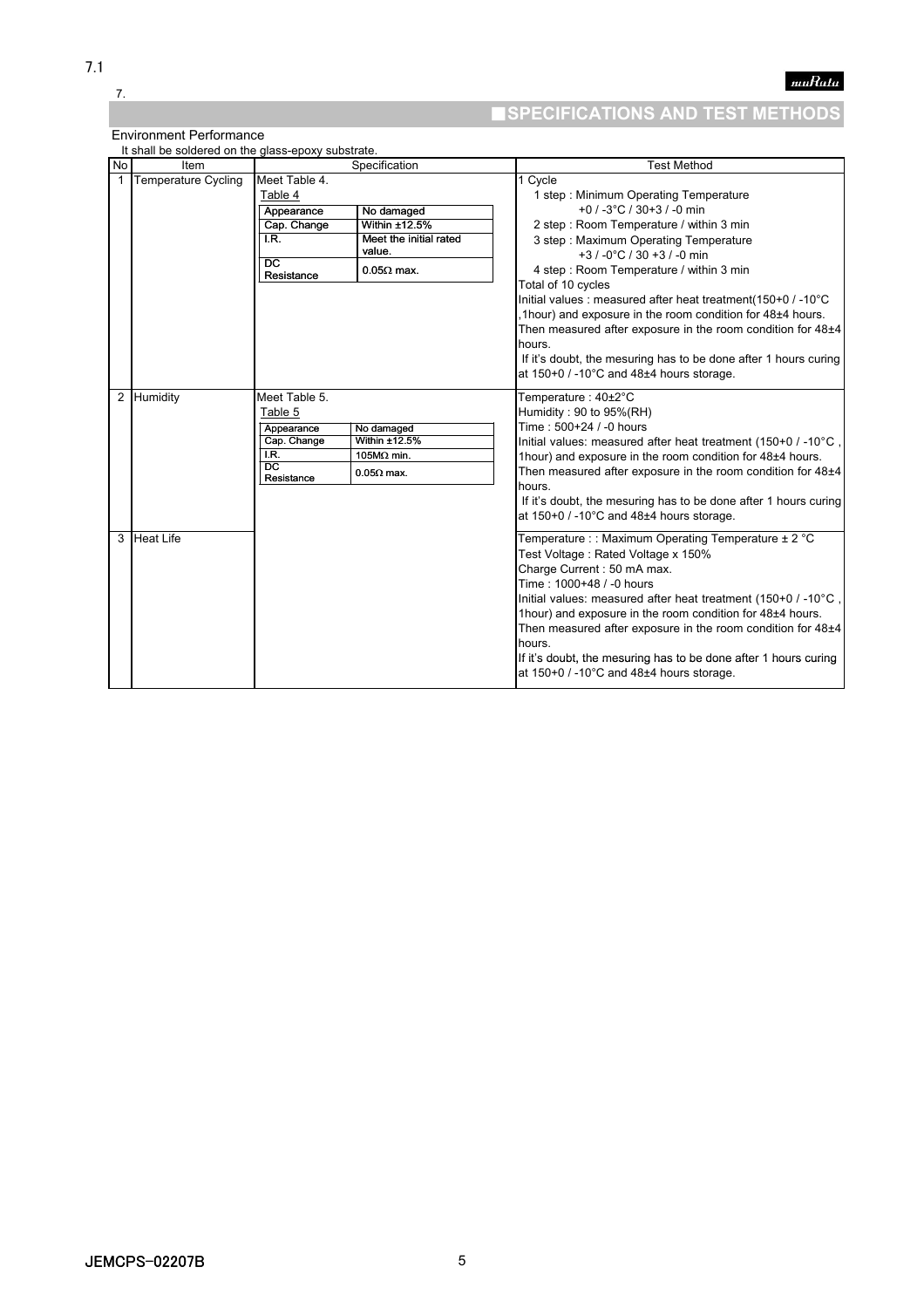

P A C K A G I N NFM15 Type





|  |  | . |         |  |
|--|--|---|---------|--|
|  |  |   | (in mm) |  |

| Code | NFM15PC474/105 | NFM15CC series<br>NFM15PC473/104/224/435 | <b>NFM15PC755</b> | <b>NFM15PC915</b> |
|------|----------------|------------------------------------------|-------------------|-------------------|
| Fig. | Fig.1          | Fig.1                                    | Fig.2             | Fig.2             |
|      | $0.65 *$       | $0.75*$                                  | $0.72 *$          | $0.78 *$          |
| в    | 115 *          | $15 *$                                   | $29 *$            | $.29*$            |
|      | $0.6$ max.     | $0.75$ max.                              | $0.9$ max.        | $0.9$ max.        |
|      |                |                                          |                   | *typical          |

2. Specification of Taping

8.

(1) Packing quantity (standard quantity)

10,000 pcs. / reel

(2) Packing Method

Products shall be packaged in the cavity of the base tape and sealed by cover tape.

(3) Sprocket Hole

The sprocket holes are to the right as the tape is pulled toward the user.

(4) Base tape and Cover tape

The base tape and Cover tape have no spliced point.

(5) Cavity

.<br>There shall not be burr in the cavity.

(6) Missing components number

Missing components number within 0.1% of the number per reel or 1 pc., whichever is greater,and are not continuous. The specified quantity per reel is kept.

#### 3. Pull Strength of Cover tape 5Nmin.



5. Dimensions of Leader-tape, Trailer and Reel

There shall be leader-tape (cover tape and empty tape) and trailer-tape (empty tape) as follows.

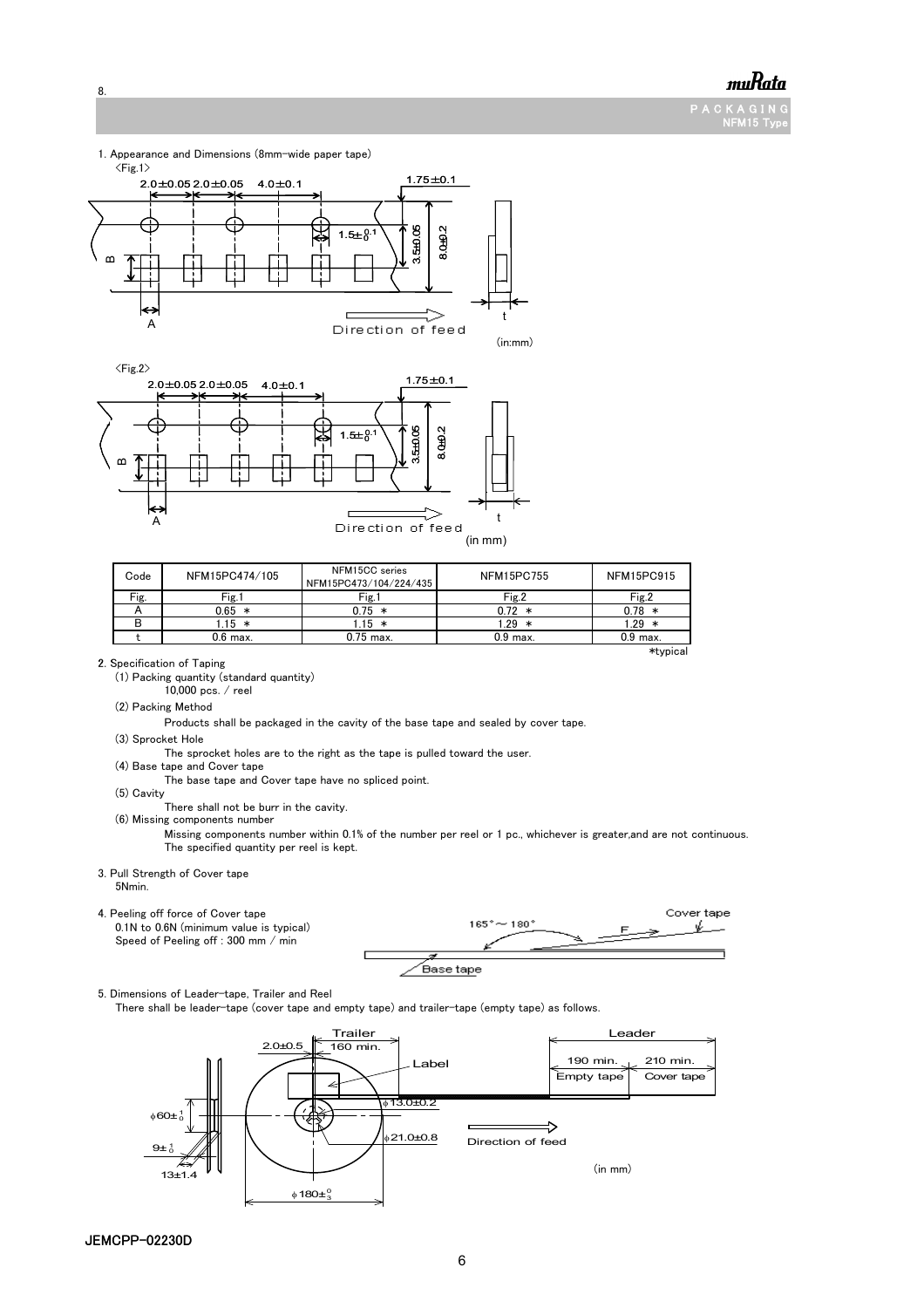1. Mounting density

Add special attention to radiating heat of products when mounting this product near the products with heating. The excessive heat by other products may cause deterioration of insulation resistance and excessive heat at this product, resulting in a fire.

2. Limitation of Applications

Please contact us before using our products for the applications listed below which require especially high

reliability for the prevention of defects which might directly cause damage to the third party's life, body or property.

(1)Aircraft equipment (2)Aerospace equipment (3)Undersea equipment (4)Power plant control equipment (5)Medical equipment (6)Transportation equipment(automobiles, trains, ships, etc.) (7)Traffic signal equipment (8)Disaster prevention / crime prevention equipment (9)Data-processing equipment

(10)Applications of similar complexity or with reliability requirements comparable to the applications listed in the above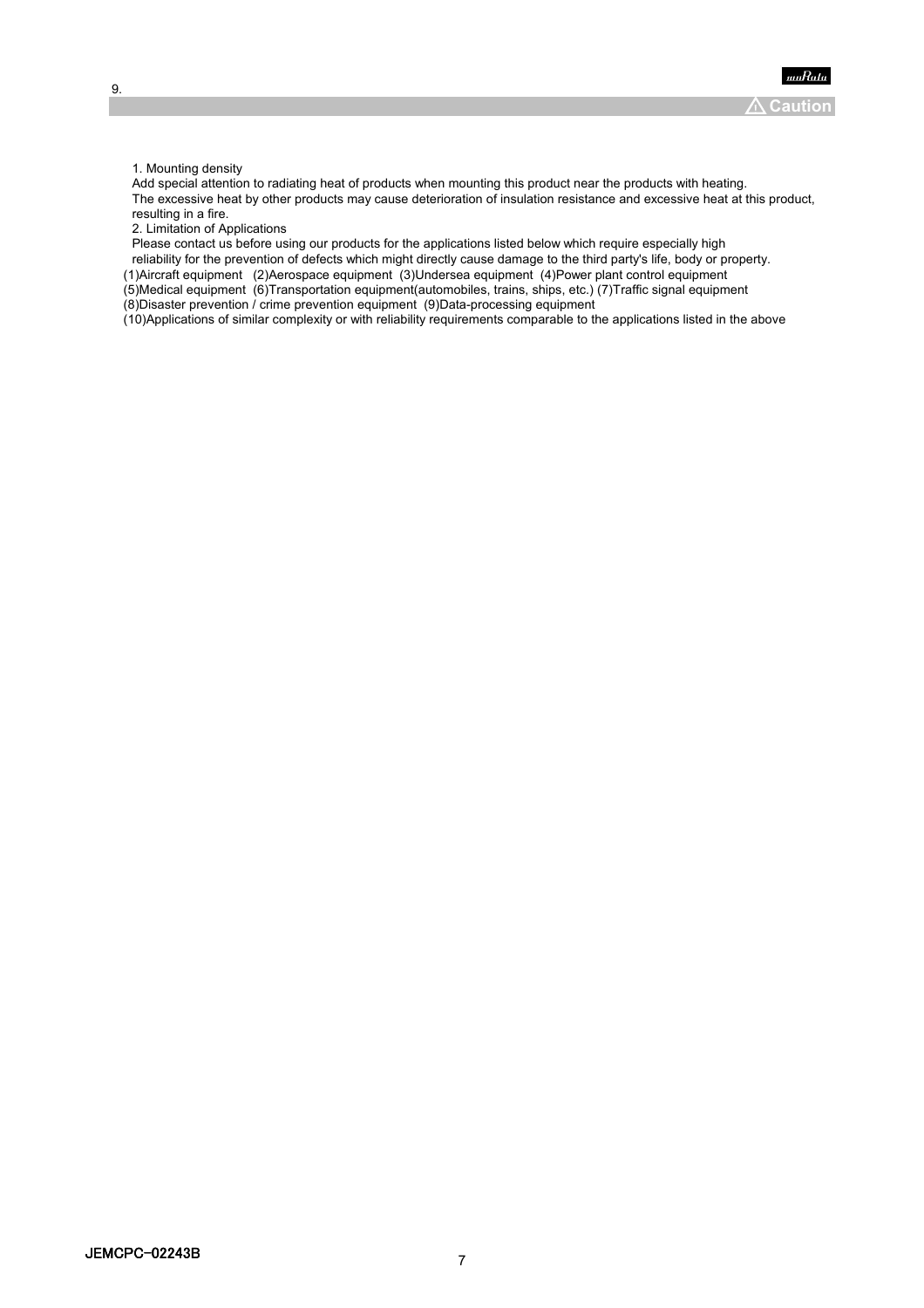muRata **Notice**

Products can only be soldered with reflow. This product is designed for solder mounting. Please consult us in advance for applying other mounting method such as conductive adhesive.

#### 1. Flux and Solder

9.

| Flux   | Use rosin-based flux, Do not use highly acidic flux (with chlorine content exceeding 0.2(wt)%).<br>Do not use water-soluble flux. |  |  |  |
|--------|-----------------------------------------------------------------------------------------------------------------------------------|--|--|--|
|        | Other flux (except above) Please contact us for details, then use.                                                                |  |  |  |
| Solder | Use Sn-3.0Aq-0.5Cu solder                                                                                                         |  |  |  |
|        | Use of Sn-Zn based solder will deteriorate performance of products.                                                               |  |  |  |
|        | In case of using Sn-Zn based solder, please contact Murata in advance.                                                            |  |  |  |

#### 2. Note for Assembling

< Points of Attention about NFM Pattern Forms>

The loaded stresses are different to a chip depend on PCB materials and structures.

When the chip will be mounted on the metal PCB contained alumina material, PCB heat expansion/contraction will be a cause of chip cracks because the coefficients of thermal expressions are different between metal PCB and the chip itself. In case of mounting 1005 or smaller size of NFM on single-layered glass epoxy board, chip cracks will be occurred because of the same reason.

#### < Thermal Shock >

Pre-heating should be in such a way that the temperature difference between solder and products surface is limited to 100°C max. Also cooling into solvent after soldering should be in such a way that the temperature difference is limited to 100°C max.

#### 3. Attention Regarding P.C.B. Bending

The following shall be considered when designing P.C.B.'s and laying out products.

(1) P.C.B. shall be designed so that products are not subject to the mechanical stress for board warpage.



Products shall be located in the sideways direction (Length:a<br/>>b) to the mechanical stress.

(2) Products location on P.C.B. near seam for separation.



Products (A,B,C,D) shall be located carefully so that products are not subject to the mechanical stress due to warping the board. Because they may be subjected the mechanical stress in order of A>C>B≒D.

#### 4. Pre-heating Temperature

Soldering shall be handled so that the difference between pre-heating temperature and solder temperature shall be limited to 100°C max. to avoid the heat stress for the products.

- 1) Soldering paste printing for reflow
- Standard thickness of solder paste: 100µm to 150µm.
- Use the solder paste printing pattern of the right pattern.
- For the resist and copper foil pattern, use standard land dimensions.

### 5. Reflow Soldering **• Standard printing pattern of solder paste.**

(in mm)



#### 2) Soldering Conditions

Standard soldering profile and the limit soldering profile is as follows.

The excessive limit soldering conditions may cause leaching of the electrode and / or resulting in the deterioration of product quality.

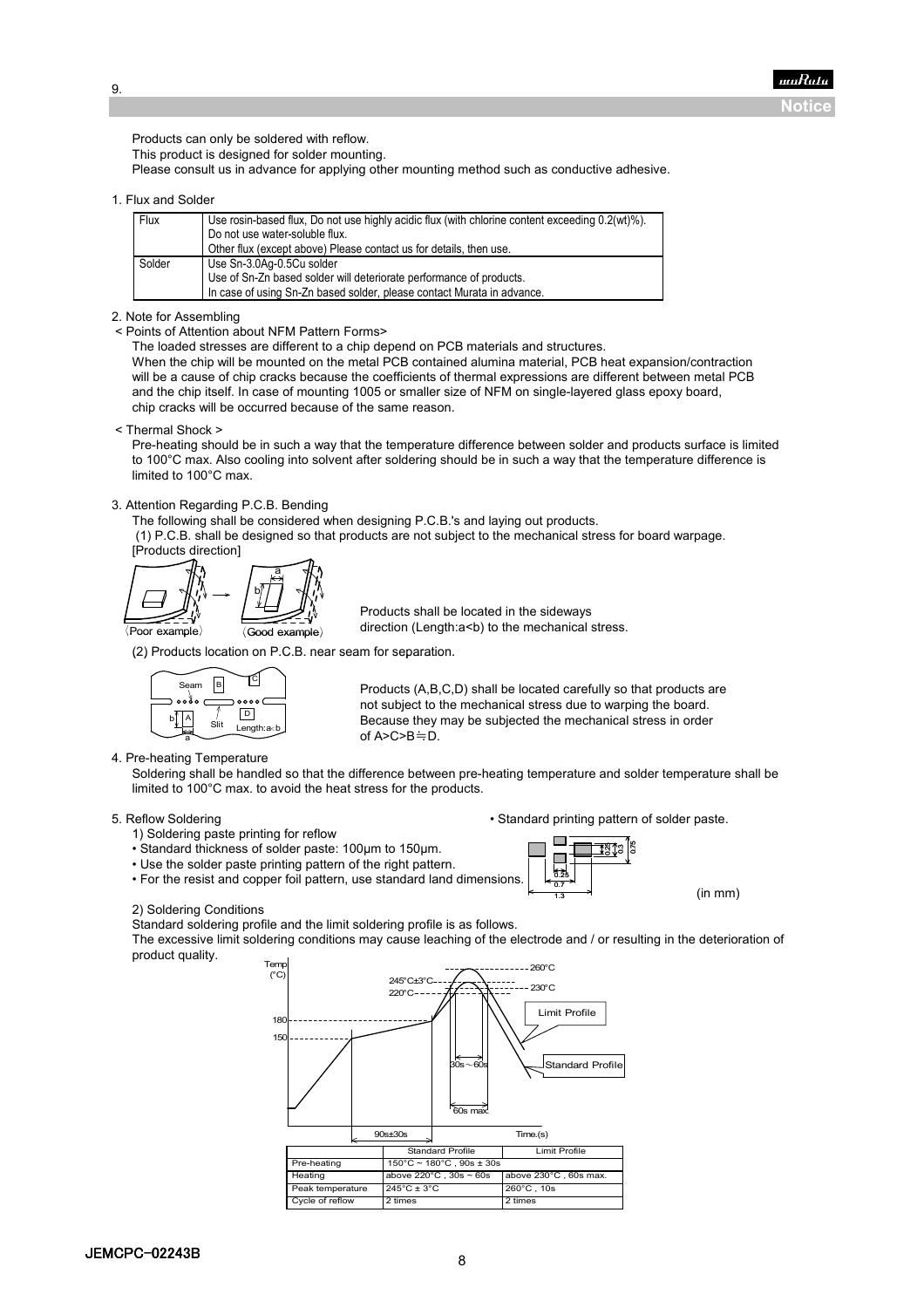**Notice**

9.

6. Reworking with Soldering iron

The following conditions shall be strictly followed when using a soldering iron.

- Tip temperature : 340°C max. Tip diameter : φ2mm max.<br>• Soldering time : 3(+1.-0) s Times : 1time only.
- $\cdot$  Soldering time : 3(+1,-0) s
- Soldering iron output : 30W max.

Note : Adjust the pre-heat temperature to ⊿T<190℃ between the component and a soldering iron. Do not directly touch the products with the tip of the soldering iron in order to prevent the crack on the material due to the thermal shock.

#### 7. Solder Volume

Solder shall be used not to be exceeded as shown below.





Accordingly increasing the solder volume, the mechanical stress to product is also increased. Excessive solder volume may cause the failure of mechanical or electrical performance.

#### 8. Cleaning Conditions

Products shall be cleaned on the following conditions.

- (1) Cleaning temperature shall be limited to 60°C max. (40°C max. for Isopropyl alcohol (IPA))
- (2) Ultrasonic cleaning shall comply with the following conditions, with avoiding the resonance phenomenon at the mounted products and P.C.B.

| 00 U.O GIIU I . U.L |  |  |                  |  |
|---------------------|--|--|------------------|--|
|                     |  |  | $D$ <sup>a</sup> |  |

| : ZUW / Friax.      |
|---------------------|
| $: 28$ kHz to 40kHz |
| : 5 minutes max.    |
|                     |

 $P(X|Y|Y|Y)$ 

(3) Cleaner

- 1. Cleaner Isopropyl alcohol (IPA)
- 2. Aqueous agent
- PINE ALPHA ST-100S

(4) There shall be no residual flux and residual cleaner after cleaning. (4) There shall be no residual flux and residual cleaner after cleaning.

In the case of using aqueous agent, products shall be dried completely after rinse with de-ionized water in order to remove the cleaner.

(5) Other cleaning

Please contact us.

#### 9. Operating Environment

Do not use this product under the following environmental conditions, on deterioration of the performance, such as insulation resistance may result from the use.

- (1) in the corrodible atmosphere (acidic gases, alkaline gases, chlorine, sulfur gases, organic gases and etc.)
- (2) in the atmosphere where liquid such as organic solvent, may splash on the products.
- (3) in the atmosphere where the temperature / humidity changes rapidly and it is easy to dew.
- 10. Resin coating

The capacitance value may change and/or it may affect on the product's performance due to high cure-stress of resin to be used for coating / molding products. So please pay your careful attention when you select resin. In prior to use, please make the reliability evaluation with the product mounted in your application set.

11. Handling of a substrate

After mounting products on a substrate, do not apply any stress to the product caused by bending or twisting to the substrate when cropping the substrate, inserting and removing a connector from the substrate or tightening screw to the substrate. Excessive mechanical stress may cause cracking in the product.

Bending Bending **Twisting** 

 $\leftarrow$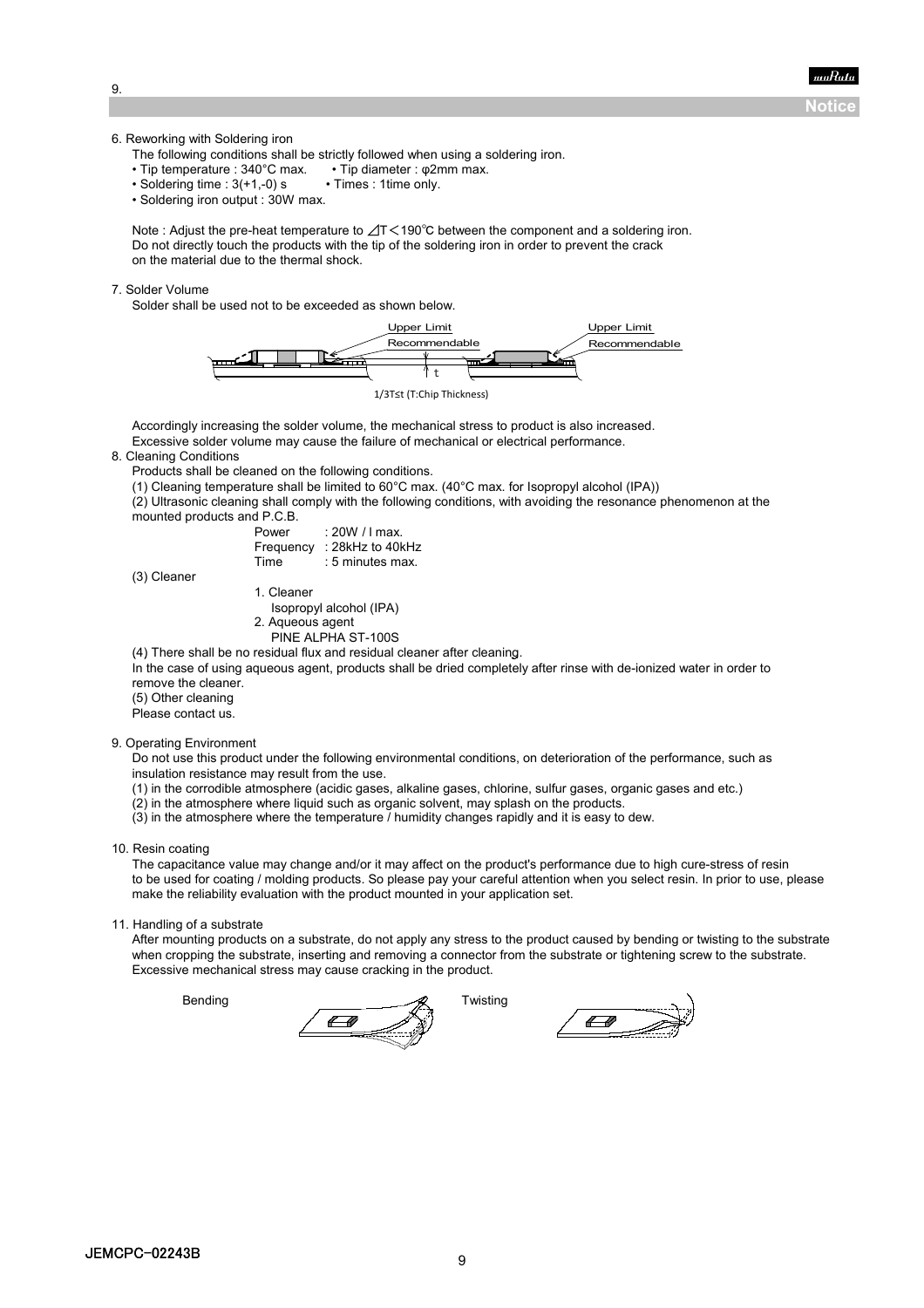

(in mm)

9.

#### 12. Component Mounting

If low bottom dead point of the pick-up nozzle is too low, chip cracks will be occurred because an extra power will be added to the chip during mounting. Therefore, the bottom dead point of pick-up nozzle must be set on/over the upper surface of the PCB. Adjusting is required when the bottom dead point will be set by correcting board warp. It is recommended that using the larger pick-up nozzle than chip length for avoiding what force impact will be centered to the middle point of components. Before assembling, please confirm its mounting accuracy under the best condition.



#### 13. Standard Land Dimensions

The chip EMI filter suppresses noise by conducting the high-frequency noise element to ground. Therefore, to get enough noise reduction, feed through holes which is connected to ground-plane should be arranged according to the figure to reinforce the ground-pattern. In case of changing the land dimentions marked by  $\frac{1}{2}$ , a solder bridge between terminations of the chip

could occur. In this case, please contact us before change.

< Standard land dimensions for reflow >

・Side on which chips are mounted



14. Storage condition

(1) Storage period

Use the products within 12 months after delivered.

Solderability should be checked if this period is exceeded.

(2) Storage environment condition

・Products should be stored in the warehouse on the following conditions.

Temperature: -10 to +40°C

Humidity: 15 to 85% relative humidity

No rapid change on temperature and humidity

・Don't keep products in corrosive gases such as sulfur, chlorine gas or acid, or it may cause oxidization of electrode, resulting in poor solderability.

・Products should be stored on the palette for the prevention of the influence from humidity, dust and so on.

・Products should be stored in the warehouse without heat shock, vibration, direct sunlight and so on.

・Products should be stored under the airtight packaged condition.

(3) Delivery

Care should be taken when transporting or handling product to avoid excessive vibration or mechanical shock.